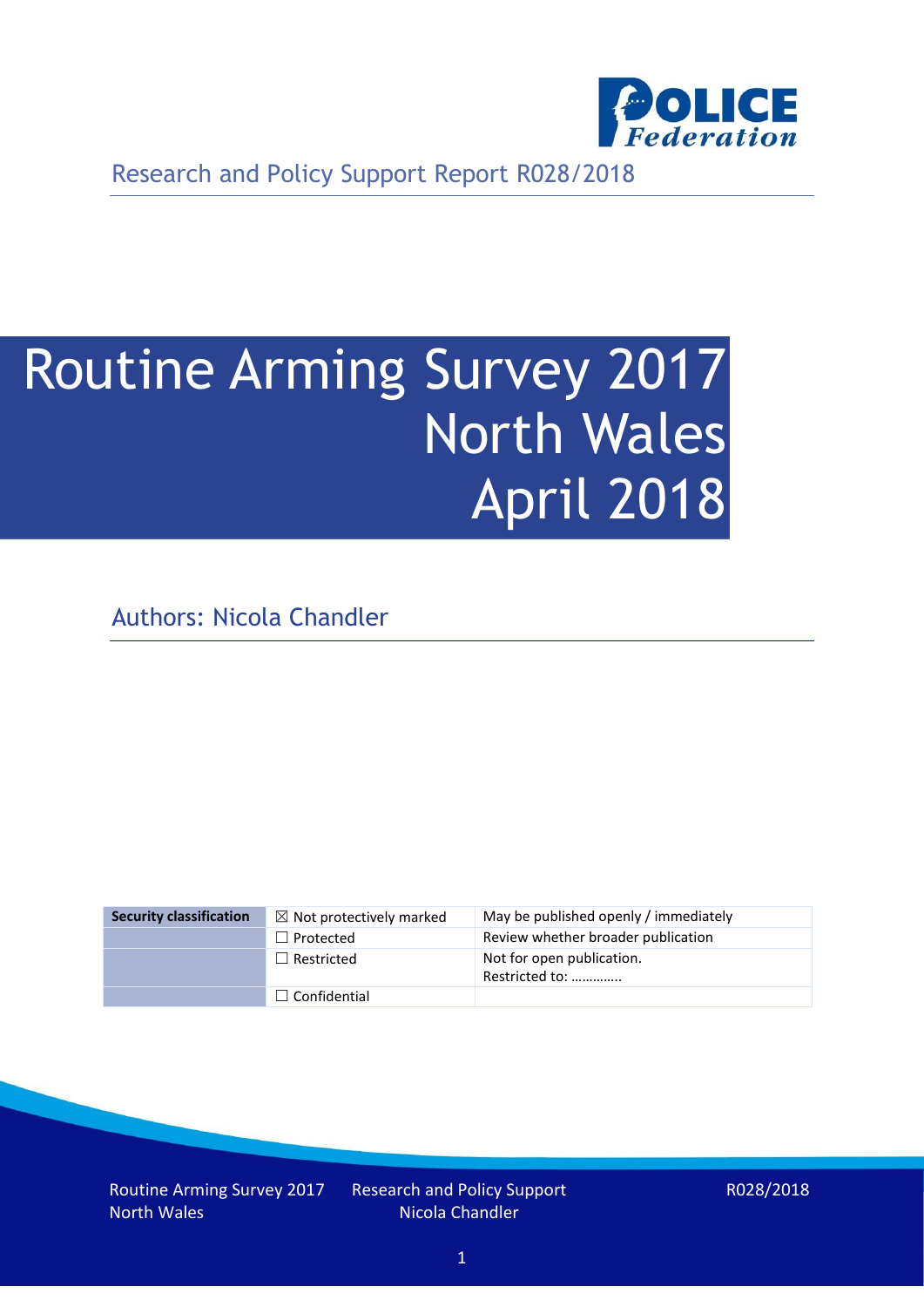## **INTRODUCTION**

This report provides a summary of responses to the PFEW routine arming survey received from respondents in North Wales.

The PFEW routine arming survey was open between 31st July and 1st September 2017. The survey asked respondents about their experiences and attitudes in the following areas:

- Satisfaction with their current access to armed support
- Views on routine arming
- Views on other protective measures and equipment
- The number of times respondents had felt their life had been threatened at work in the last two years

Where appropriate, details of average responses for the police service as a whole are also presented, differences between the national and local responses have not been tested statistically and therefore any differences reported are for guidance only and must be treated with caution.

## **RESPONSE RATE AND RESPONDENTS**

420 responses were received from respondents in North Wales. This reflects a response rate of approximately 29%, based on Home Office figures from 2017. This compares to a national response rate of 27% of federated rank members.

The findings presented in this report have a margin of error of 4%. This margin of error has been calculated using the number of responses received from officers in North Wales compared to the number of officers in the force as a whole. A margin of error of 5% or less is generally considered to be within the normal bounds of academic rigor. If this threshold has not been met, the results from this report must be interpreted more cautiously.

79% of responses from North Wales were received from male officers and 21% of responses were from female officers. 78% of respondents were Constables, 16% were Sergeants and 6% were Inspectors or Chief Inspectors.

66% of respondents said that they were in a frontline role.

Routine Arming Survey 2017 North Wales

Research and Policy Support Nicola Chandler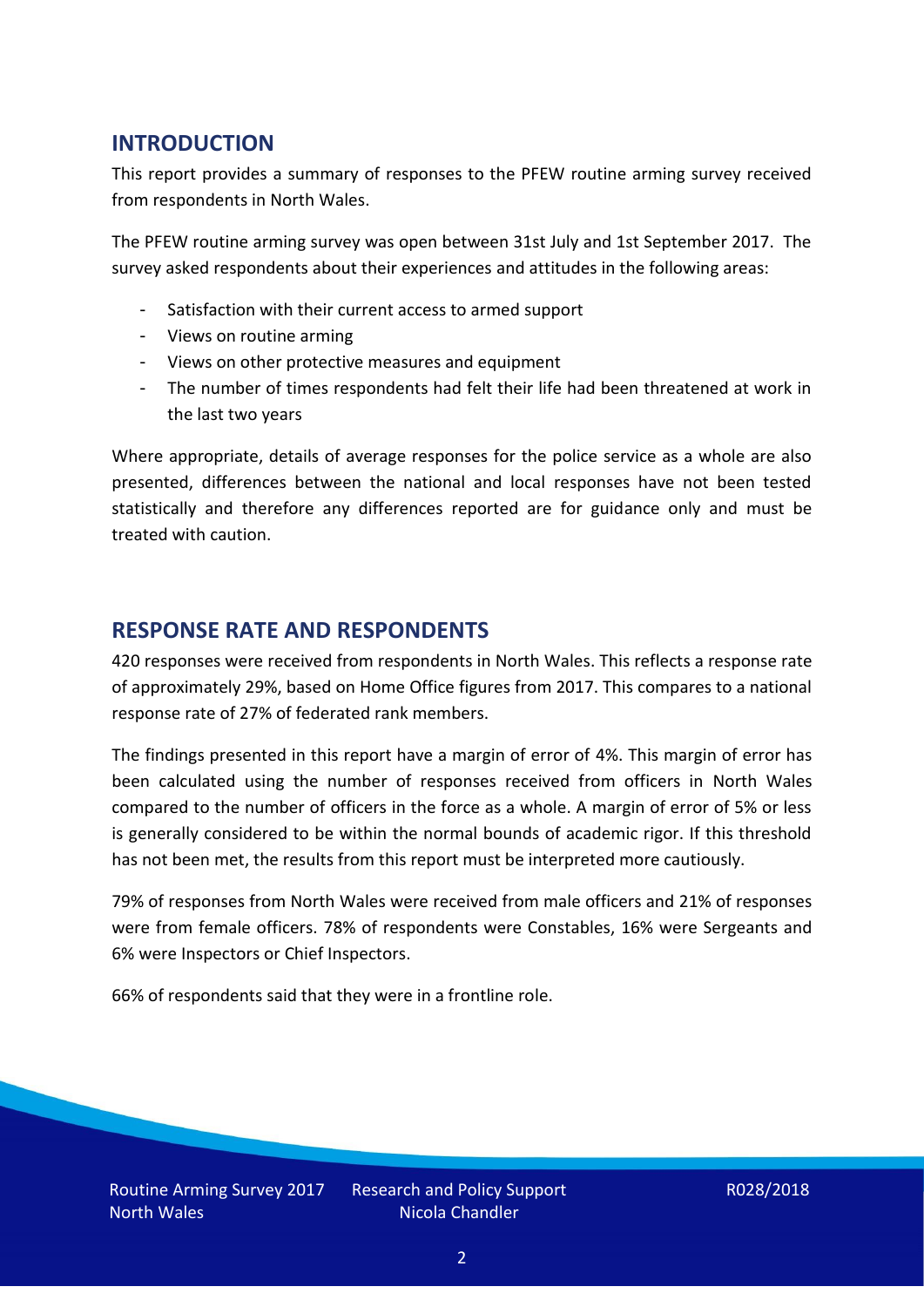# **SATISFACTION WITH CURRENT ARMED SUPPORT**

Of those respondents who had a view, 20% within North Wales said that they were either very or fairy satisfied that armed support would be readily available should they require it. In comparison, 80% were either not very or not at all satisfied that armed support would be available.

Nationally, 43% of respondents were either very or fairly satisfied that armed support would be readily available should they require it.

|                                                                                               | <b>Very satisfied</b> | <b>Fairly</b><br>satisfied | Not very<br>satisfied | Not at all<br>satisfied |
|-----------------------------------------------------------------------------------------------|-----------------------|----------------------------|-----------------------|-------------------------|
| How satisfied are you<br>that armed support is<br>readily available should<br>you require it? | 2%                    | 18%                        | 43%                   | 38%                     |

### **VIEWS ON ROUTINE ARMING**

35% of respondents within North Wales said that they were in favour of routine arming, insofar as they felt all officers should receive appropriate training and be armed at all times when on duty. This compares to 34% of respondents across England and Wales as a whole.

| All police officers<br>should receive<br>appropriate training<br>and be armed at all<br>times when on duty | All police officers<br>should receive<br>appropriate training<br>and firearms should<br>be issued to them as<br>and when necessary | <b>Firearms should not</b><br>be issued to all<br>police officers, but<br>more officers should<br>receive appropriate<br>training and be issue | The present number<br>of officers who are<br>specially trained to<br>carry firearms is<br>about right |  |
|------------------------------------------------------------------------------------------------------------|------------------------------------------------------------------------------------------------------------------------------------|------------------------------------------------------------------------------------------------------------------------------------------------|-------------------------------------------------------------------------------------------------------|--|
| 35%                                                                                                        | 17%                                                                                                                                | 44%                                                                                                                                            | 5%                                                                                                    |  |

59% of respondents within North Wales said that they would be prepared to be routinely armed whilst on duty. Nationally, this proportion was 55%. 8% of respondents within North

Routine Arming Survey 2017 North Wales

Research and Policy Support Nicola Chandler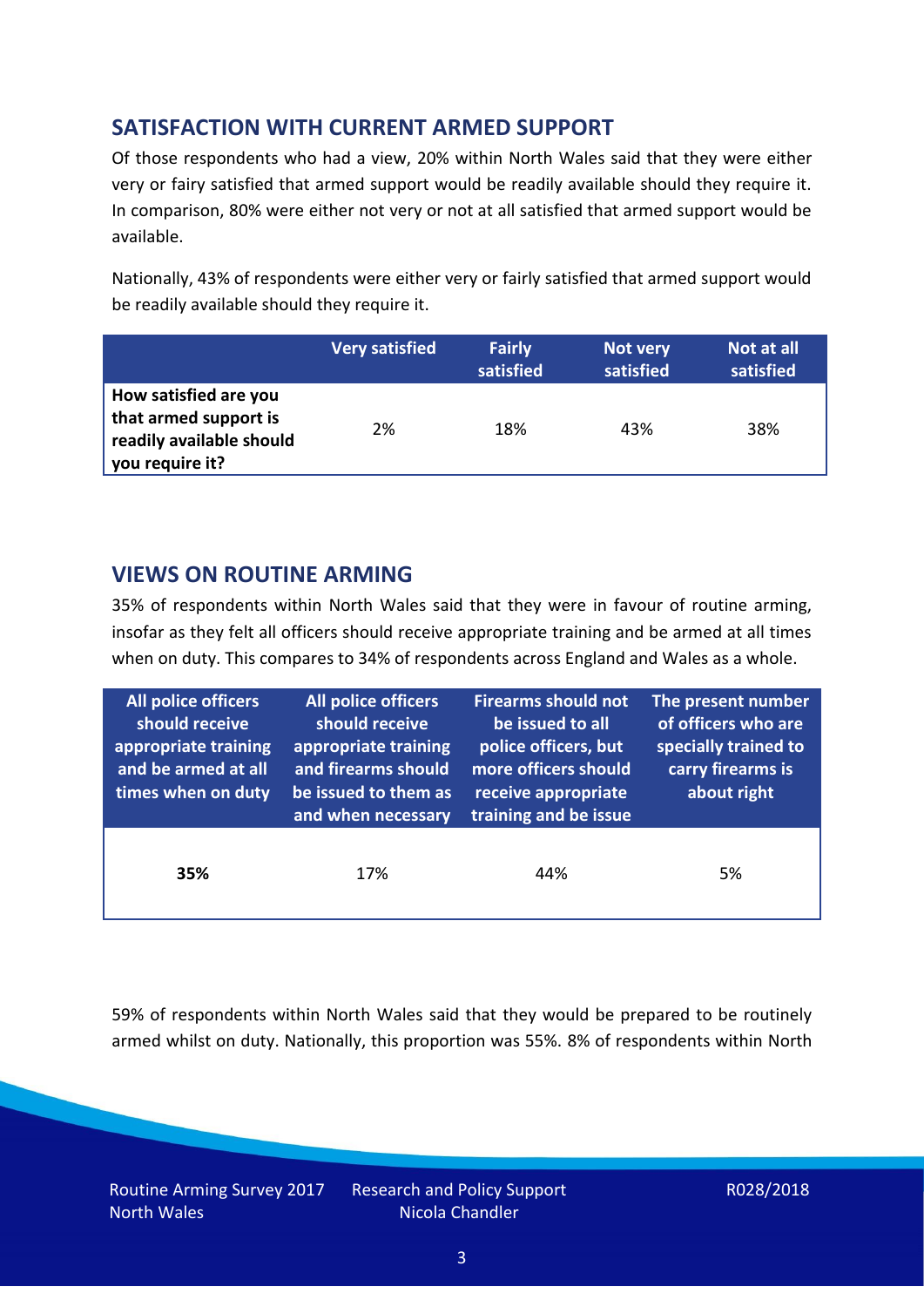Wales, said that they would not carry a firearm whilst on duty under any circumstances, compared to 11% of respondents in England and Wales as a whole.

| I would be prepared<br>to carry a firearm at<br>all times on duty | I would be prepared<br>to carry a firearm<br>whilst on duty if<br>necessary | I would be prepared<br>to carry a firearm<br>whilst on duty if<br>ordered to do so | Under no<br>circumstances would<br>I carry a firearm<br>whilst on duty |  |  |
|-------------------------------------------------------------------|-----------------------------------------------------------------------------|------------------------------------------------------------------------------------|------------------------------------------------------------------------|--|--|
| 59%                                                               | 22%                                                                         | 12%                                                                                | 8%                                                                     |  |  |

### **VIEWS ON OTHER PROTECTIVE MEASURES AND EQUIPMENT**

10% of respondents in North Wales (for whom it is applicable to their role), said that they currently had access to double crewing at all times whilst on duty; 58%, said that they wanted access to double crewing at all times whilst on duty.

The proportion of respondents in North Wales who said that they have access to double crewing at all times on duty is lower than the national figure, where 11% of respondents have access to double crewing.

39% of respondents in North Wales (for whom it is applicable to their role), had access to Taser at all times whilst on duty; in comparison 79% said that they wanted to have access to Taser at all times whilst on duty.

The proportion of respondents in North Wales who have access to Taser at all times whilst on duty is higher than the proportion of respondents in England and Wales who had access to Taser at all time, which was 22%.

70% of respondents in North Wales (for whom it is applicable to their role), currently had access to Body Worn Video at all times whilst on duty; 88% wanted access to Body Worn Video at all times.

The proportion of respondents in North Wales who have access to Body Worn Video at all times whilst on duty is higher than in England and Wales as a whole; nationally 55% of respondents reported having access to Body Worn Video at all times whilst on duty.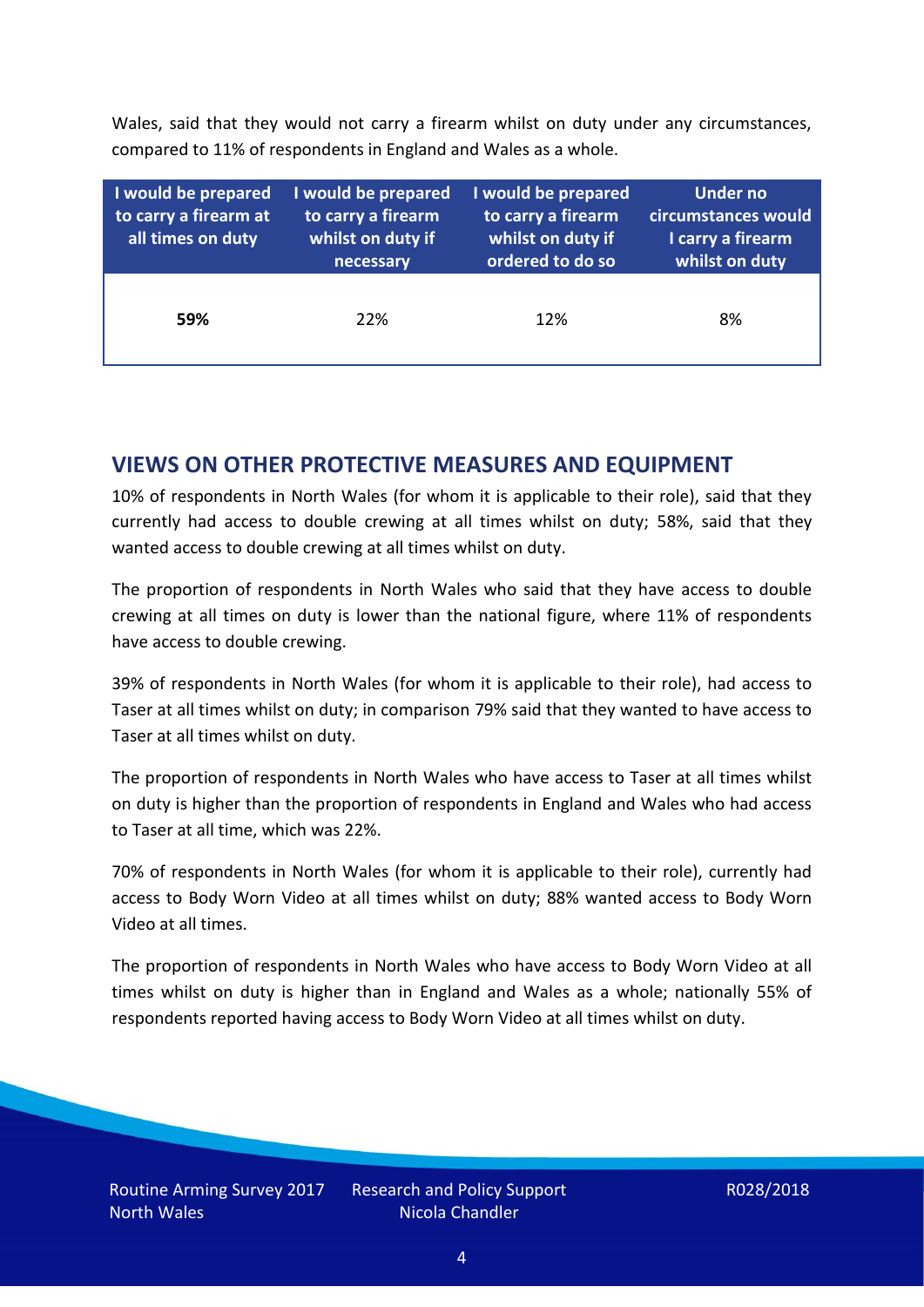| Officers regularly have access to (for<br>whom its applicable to their role): | <b>Double</b><br>crewing | <b>Body Worn</b><br><b>Video</b> | Taser |
|-------------------------------------------------------------------------------|--------------------------|----------------------------------|-------|
| <b>Never</b>                                                                  | 4%                       | 3%                               | 36%   |
| When deemed necessary by an officer<br>with appropriate authority             | 23%                      | 1%                               | 6%    |
| Upon my request whilst I am on duty                                           | 9%                       | 12%                              | 3%    |
| At all times whilst I am on duty                                              | 10%                      | 70%                              | 39%   |

#### **THREATS TO LIFE**

53% of respondents in North Wales said that they had felt that their life was in serious danger at least once in the last two years as a result of a threat by a member the public whilst on duty. This is lower than the 54% of respondents within England and Wales as a whole who felt that their life had been in serious danger in the last two years.

A more detailed breakdown of the number of times respondents in North Wales felt that their life had been in serious danger in the last two years is provided below.

|                                                                                                                                                                              | <b>None</b> | One | Two | <b>Three to</b><br>four | <b>Five to</b><br>six | <b>Seven</b><br>or more |
|------------------------------------------------------------------------------------------------------------------------------------------------------------------------------|-------------|-----|-----|-------------------------|-----------------------|-------------------------|
| How many times in the<br>last two years have you<br>felt that your life was in<br>serious danger as a result<br>of a threat by a member<br>of the public, whilst on<br>duty? | 47%         | 15% | 18% | 14%                     | 4%                    | 3%                      |

Research and Policy Support Nicola Chandler